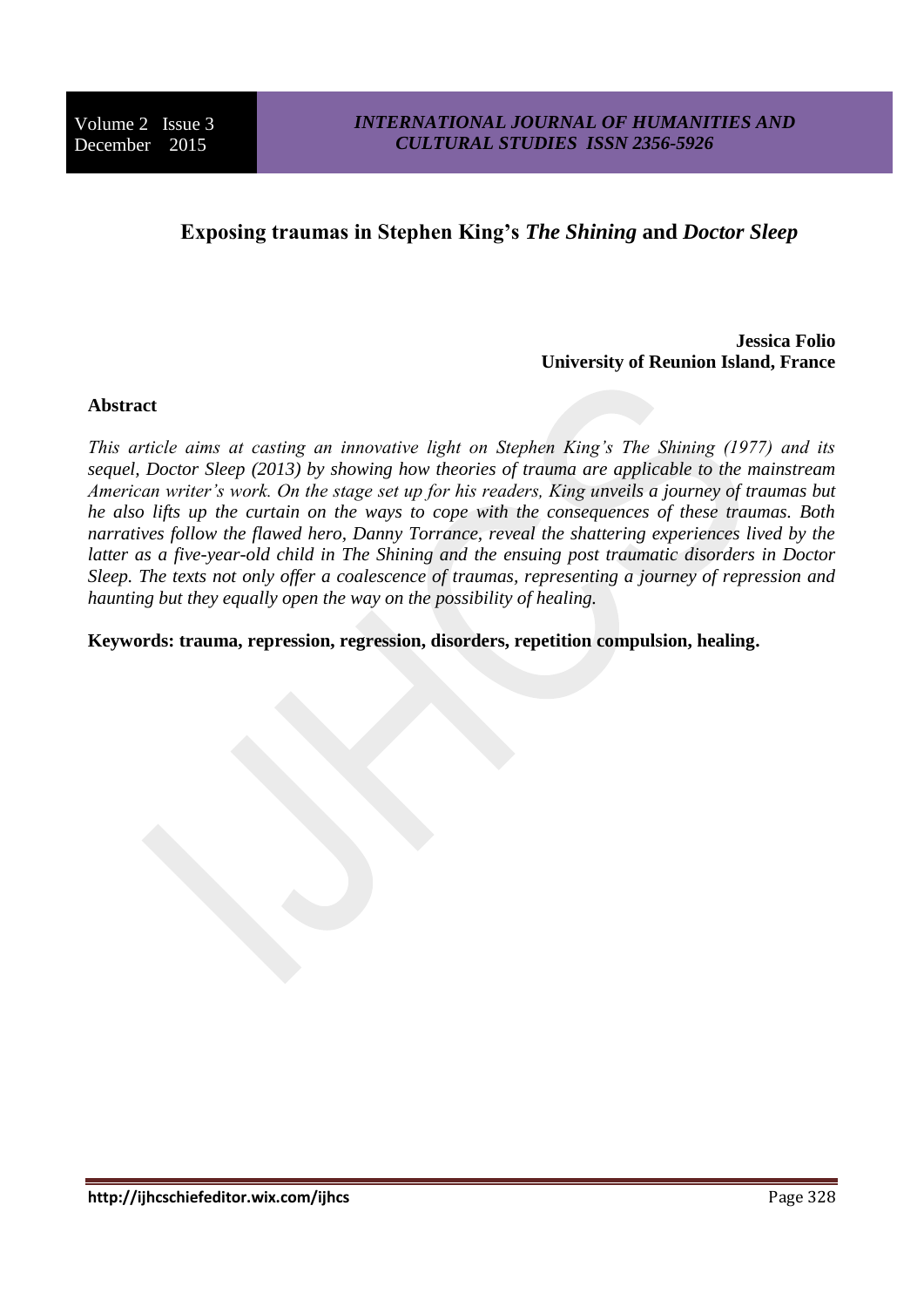"The tears that heal are also the tears that scald and scourge".<sup>1</sup> This quotation from King's *The Shining* (1977) encompasses the themes of the monstration of physical and psychological suffering, the repression but equally the resurgence of traumatic events or the quest for redemption. On the stage set up by the mainstream American writer in *The Shining* and its sequel, *Doctor Sleep* (2013), King unveils a journey of traumas but also lifts up the veil on the consequences of these traumas and on the ways to roam the path of healing. Both narratives follow the flawed hero, Danny Torrance, who goes through shattering experiences as a five year-old child in *The Shining* and is then confronted with post traumatic disorders in *Doctor Sleep*. This article attempts at presenting the multi-shaped traumas gone through by Danny by keeping in the background of our analysis Laurie Vickroy's explicitation of trauma as "a response to events so overwhelmingly intense that they impair normal emotional or cognitive response and bring lasting psychological disruption" (Vickroy, p. ix). In order to account for Danny's shattering of identity and self-destructive behaviour as an adult, the stress will be laid on the supernatural aspect permeating the narratives while also keeping in mind the rational context these narratives are inserted in. The dysfunctionalities pregnant in the Torrance family's history and Danny's feeling of guilt once an adult following a consciously perpetrated immoral act will be brought to the fore. The texts offer a coalescence of traumas, a journey of repression and haunting.

#### **1. Unveiling a kaleidoscope of traumas**

Studying psychological trauma signifies "bearing witness to horrible events" (Herman, p. 7); "at the moment of trauma, the victim is rendered helpless by overwhelming force" (Herman, p. 33). Dramatic events are indeed at the core of King's *The Shining* and, in the malevolent world of the Overlook hotel, physical and psychological traumas are conjoined. The light has to be cast on those horrible events which harmed the characters and triggered a sense of helplessness. In *The Shining*, King explores the traumatic past of the parents, Jack and Wendy, and unveils the shattering experiences lived by their son, Danny. *The Shining* is mainly set at the Overlook Hotel, a modernized Gothic castle isolated in the Colorado Mountains; locus of a horrible past, it is haunted by malevolent ghosts which come back to life and cause the fall into irrationality and monstrosity for the villain patriarch. Hired as the caretaker of the hotel for a winter, Jack Torrance takes Wendy and Danny in this retreat supposed to give him the opportunity to pick up on his writing career. The family quickly becomes entrapped in this Piranesian setting, not only by the snow but also by the resurgence of a traumatic past engrained in the hotel. Although the confrontation with the supernatural undoubtedly accounts for the traumatic events haunting Danny in his adult life, signs of deviance are presented well before the family's arrival at the Overlook. Consequently, the analysis has first to put into the foreground the parents' own repressed traumas.

#### **1.a. Deviant parental figures**

**.** 

Jack Torrance is first and foremost depicted as a deviant father: the stress is laid on his alcohol addiction and violent temper. The narrative returns on the history of his uncurbed drinking problem, from the beers drunk during discussions with his fellow students to the celebration of his

<sup>&</sup>lt;sup>1</sup> King S 1977, *The Shining*, New York, Doubleday, p. 496.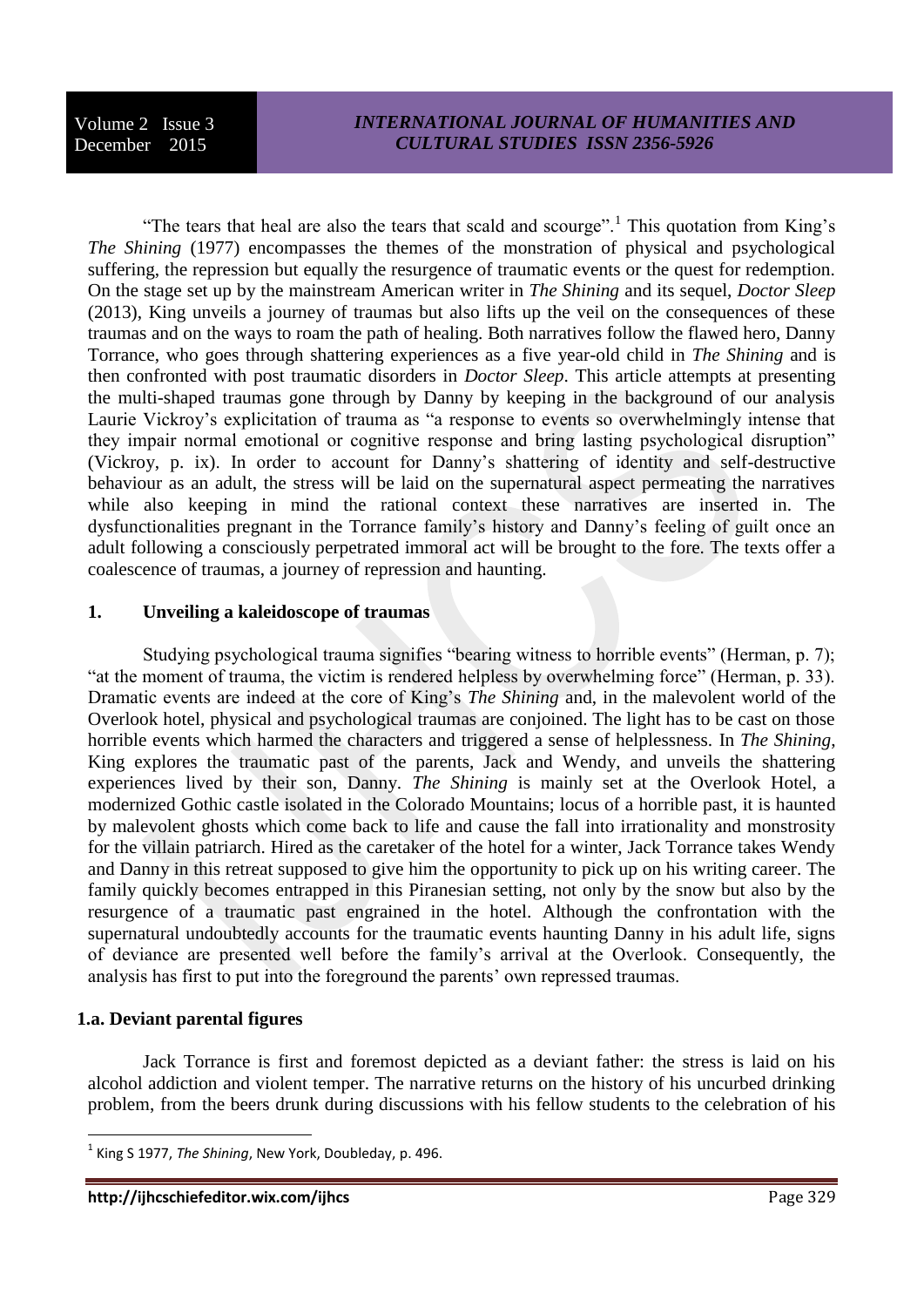first story or the faculty parties "hitting the bars until they closed" (King 1977, p. 41) to dropping baby Danny on the floor to the denial of his alcoholism and his failure at teaching and at his career as a writer. His violent temper causes him to beat a student up, consequently losing his job as a teacher. Turning his violence against Danny when the latter pours beer over the manuscript of one of his plays, Jack breaks his son's arm. His awareness of failing as a father is concomitant with feelings of shame, guilt, self hatred and suicidal thoughts: "shame ...revulsion... the sense of having no worth at all" (King 1977, p. 19). His unresolved addiction foreshadows his failure to be an efficient caretaker at the Overlook: "Dear God, he could use a drink. Or a thousand of them" (King 1977, p. 27). Jack's thoughts revolve around failure, abandonment -"they would be better off if he left" - hurt and need: "his daddy hurt almost all the time, mostly about the Bad Thing. […] a constant craving to go into a dark place" (King 1977, p. 30). Alcohol becomes his way out to forget his failures and feeling of hopelessness. The need for alcohol is conjoined with aggressive impulses:

> The wanting, the *needing* to get drunk had never been so bad. His hands shook. He knocked things over. And he kept wanting to take it out on Wendy and Danny. His temper was like a vicious animal on a frayed leash. He had left the house in terror that he might strike them" (King 1977, p. 40).

Jack is totally aware of the danger he constitutes for his family but he is too weak to overcome his addiction and his feeling of helplessness.

Jack actually reproduces the pattern of violence and alcoholism he was raised in throughout his childhood. He witnessed his father almost beating his mother to death with a cane. His mother's total submission to his father and the lie she chose to speak out to protect her husband left anger and incomprehension for Jack. The latter's own relationship with his dad was an intermingling of love and violence: "until he had been seven he had loved the tall, big-bellied man uncritically and strongly in spite of the spankings, the black-and-blues, the occasional black eye" (King 1977, 244). The text highlights the cruelty and affection of the father figure as well as the spiral of love and violence repeating itself. Jack's and Danny's bond appears as an echo of that deviant relationship. Despite the fact that Jack breaks Danny's arm, the latter's love for his father is unconditional: "he buried his face in Daddy's sheepskin-lined denim jacket and hugged him tight tight tight" (King 1977, 37). He waits unwaveringly for hours for Jack to return from his interview at the Overlook. Reciprocally, Jack's love for his son is undeniable though his addiction is a source of destruction for his marriage.

As the story progresses and Jack becomes possessed by the evil spirit haunting the Overlook, he rejects any identification with his father whose voice he hears through a radio entices him to follow the path of violence and murder: "you're not in me at all!" (King 1977, 250) This circle of rejection will also be visible at the end of *The Shining* when Danny rejects the monstrous creature Jack has been transformed into and it will find an echo in Danny's willingness, as an adult, to repress his traumatic past memories. Thus, Jack's childhood is marked by his father's aggressive behaviour. If Jack is not physically violent to Wendy, the couple's relationship is nonetheless ingrained with tension, domination, even haughtiness. The evil spirit haunting the Overlook feeds from Jack's desire for recognition and offers a macabre alternative to compensate for his failure in his career and his marriage.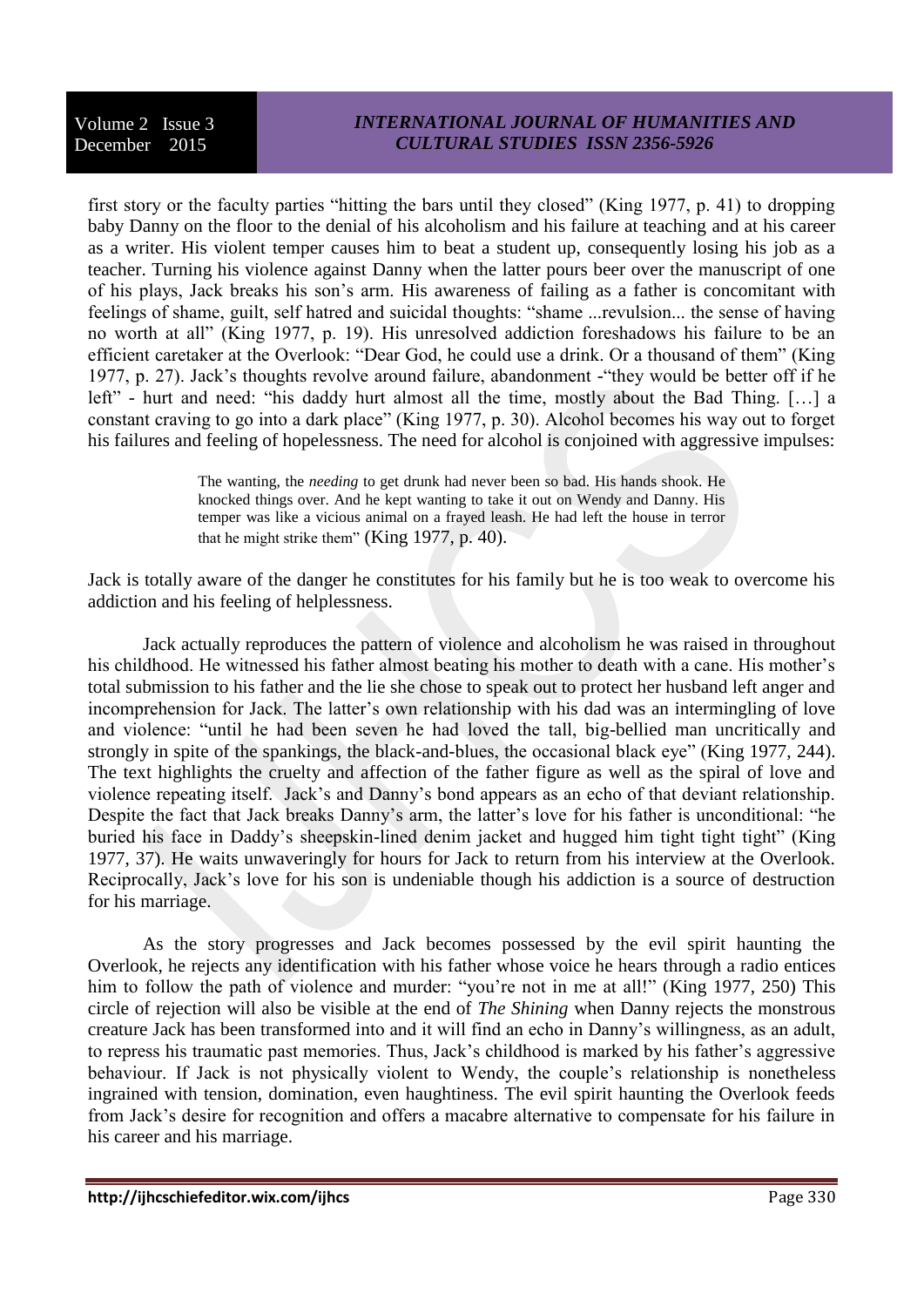## *INTERNATIONAL JOURNAL OF HUMANITIES AND CULTURAL STUDIES ISSN 2356-5926*

The mother figure also appears to be in the loop of traumatic memories that would have more to do about entrapment in her mother's claws. She lives a conflictual relationship with her mother who questions Wendy's ability to be a good maternal figure for Danny. She is judged to be "an inadequate mother" (King 1977, 51). Her mother's hate for Jack dates from the beginning of their relationship; Wendy was chased from the familial house, her mother blaming her for her divorce:

> She wants to keep bearing you, Jack had said. The more times you phone her, the more times you crawl back begging forgiveness, the more she can beat you with your father [...] she can go on making believe it was your fault" (King 1977, p.49-50).

This explains her absence at her own daughter's wedding. Ironically, Wendy's mother is depicted as being as controlling as Jack. The resentment and anger Wendy feels towards her mother lead to her categorization as "such a grade A bitch" (King 1977, 42).

If Jack's mother accepted her husband's lies and violence out of religious righteousness, Wendy accepts to push backward the idea of divorce -although she accepts that her marriage is a "lopsided defeat" (54)- because of the infallible bond between Danny and his father and her own awe for her son: "she was in awe of her child -awe in the strict meaning of that word: a kind of undefined superstitious dread" (King 1977, p. 56). Her attitude towards her child is of devotion rather than protection. Wendy's feelings are of complete hopelessness, failure and guilt explaining the fact that

> She had never dreamed there could be so much pain in life when there was nothing physically wrong. She hurt all the time. How much of it was her fault? The question haunted her" (King 1977, p. 54).

As a consequence, Wendy feels unhappy and unstable: "she leaned into the fragrant, curling stream of the tea and wept. In grief and loss for the past, and terror of the future" (King 1977, p. 16). She cries on her unfulfilled life and on the awareness of her lost dreams.

Both the paternal and the maternal figures seem helpless in coming to terms with their own personal tearing apart originating from their past. The repeated patterns of failure, of physical and moral abuse, account for the fact that the process of containment depicted by Rick Curnow in his lecture *Trauma: a Psychoanalytic Perspective* is doomed to fail for the mother:

> Containment is fundamental in the relationship between parent and infant. It means that the mother can grasp and take into herself, as a container, something of the baby's earliest anxieties. We conceptualise these early anxieties as being a fear about such terrors as being dropped, or falling forever, of annihilation, of ceasing to exist, of death (Curnow 2007).

The pattern of abuse ingrained in her marriage and her endlessly conflictual relationship with her own mother prefigure Wendy's inability to bring any reassurance or protection for Danny as regards the violence and deviance consuming the paternal figure or later on against the evil forces of the Overlook. Rick Curnaw shows the consequences of "a traumatic dysfunctional family situation" on a child. Trauma already runs through the veins of the familial history and is enhanced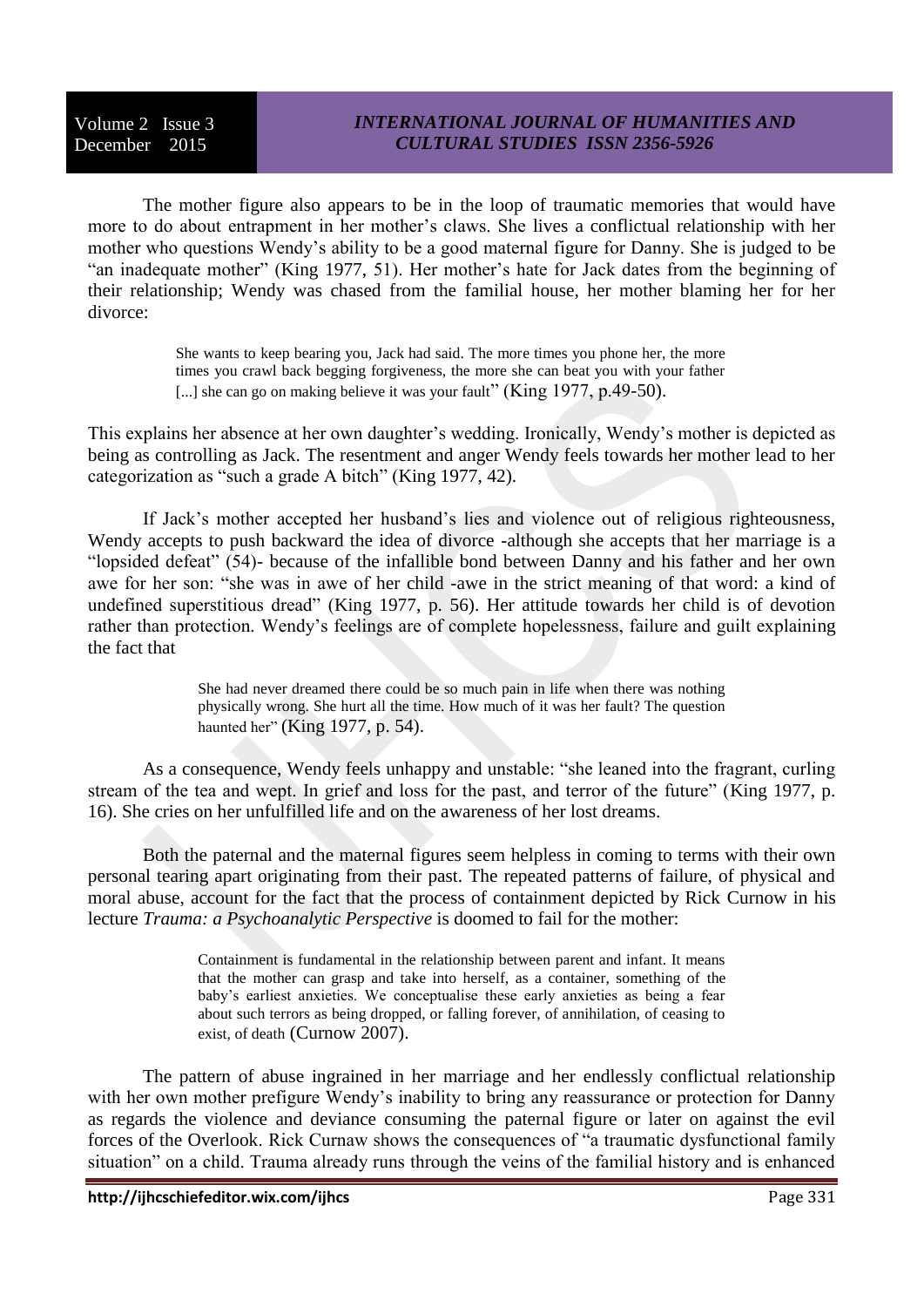once the family is in the Overlook where it correlates with the omnipresence of supernatural phenomena.

## **1.b. Danny and the Overlook**

Danny's different experiences at the Overlook hotel give life to Vickroy's definition of trauma and to the declared importance of exposing "events [so] overwhelmingly intense that they impair normal emotional or cognitive response". Danny's traumatic experiences appear to be in link with his gift of the shining which gives him precognitive visions of the future, helps him sense his parents' thoughts and communicate with Tony, his invisible friend, who turns out to be an older version of himself. His gift makes him sense the destructive force haunting the Overlook but also expands his visions brought about by the supernatural, vampiric force of the hotel.

The first traumatic event occurs in chapter 25 untitled "Inside 217". In this revisited Bluebeard chamber, Danny trespasses the frontier of the Symbolic<sup>2</sup>; he scorns away the paternal interdiction of entering the room. Danny sees the living corpse of a former host, Mrs Massey, who committed suicide in the bathtub. She is described in a grotesque hypermonstration of bodily putrefaction:

> She was bloated and purple, her gas-filled belly rising out of the cold, ice-rimmed water like some fleshy island. Her eyes were fixed on Danny's, glassy and huge, like marbles. She was grinning, her purple lips pulled back in a grimace. Her breasts lolled. Her pubic hair floated" (King 1977, p. 239).

The traumatic experience holds to the monstrous, otherized feminine, the decayed and naked body which embody Freud's notion of the uncanny, the ultimate return of the repressed in the presence of death. Danny's ultimate confrontation with Mrs Massey is left in the blank of the text when "the years-damp, bloat, fish-smelling hands closed softly around his throat and he was turned into that dead and purple face" (King 1977, p. 240). Danny and the readers plunge their gaze into nothingness, into a coming to life of their most nightmarish fantasies. Moreover, the confrontation with Mrs Massey's living corpse confines Danny within the walls of silence. He confronts the Real which is left blank precisely because of its ungraspability by the Logos. The readers' imagination is left to run at high speed for they only see, like Wendy and Jack, the immediate effects of trauma.

The narrative unveils another traumatic experience in chapter 34 untitled "the hedges". Playing outside with his snow shoes, Danny is chased by three hedge lions, a dog and a rabbit. Trauma holds again to the confrontation with the impossible which shatters normal cognitive responses. It is also marked by the paradoxical feeling of imprisonment in an open snowy space: "the world closed down to the dazzling snow, the green hedged, and the whispery sound of his snowshoes and something else" (King 1977, p. 319). Danny is prisoner of his utter panic magnified by the angry roar he hears, a smell of blood and hedges and the claw-like hedges scratching his calf. Facing this "something" which is not depicted, this stain of the Real, Danny's legs give way.

**THE 2008**<br><sup>2</sup> Lacan tried to uncover the processes of the unconscious through language and its associations. The Imaginary is related to identifications; the Symbolic is marked by language and is in link with the Law of the Father. The Real corresponds to what cannot be grasped by the Logos.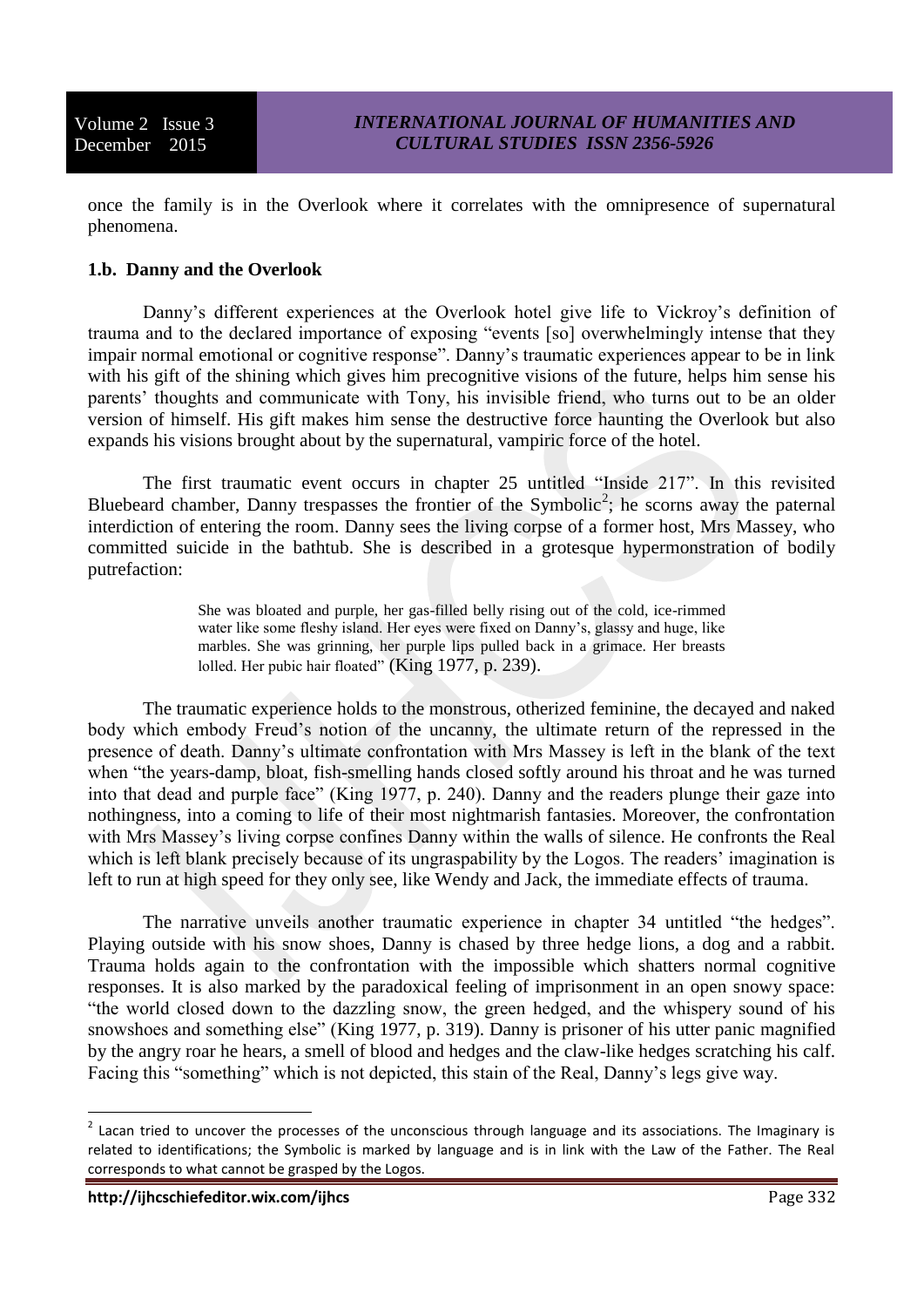These two traumatic experiences leave first and foremost physical marks. Following the episode with Mrs Massey, Danny's neck is puffy with bruises. He is cut out from the order of language. There is an impossibility to vocalise his terror: "Danny shrieked. But the sound never escaped his lips; turning inward and inward, it fell down in his darkness like a stone in a well" (King 1977, p. 239). The repetition of "inward" and the imagery of a descent into nothingness prefigure the spiral-like and self-consuming pattern of trauma. The confrontation with Mrs Massey left as a void in the text parallels the radical sense of disconnection and isolation gone through by Danny.

Not only is Danny soundless but his eyes start from their sockets and his urine breaks. The absence of language and of control over his body reflects a process of regression. Danny's lack of action -"still and silent, his unfocused eyes directed out into indifferent space" (King 1977, p. 251) constitutes his body's reaction to seeing the ungraspable. The process of regression affecting language and bodily reaction highlight the fact that "trauma imposes itself outside the grasp of cognition" (Baer 2002, p.10). The absence of movement -he is catatonic- goes along a bodily dissociation. Danny has the "zombielike face of a stranger, the eyes dull and opaque, the mouth pursued babyishly around his thumb" (King 1977, p. 264). The stress laid on the sucking of his thumb recalls Freud's oral stage in which the mouth is conceived as the primary erogenous zone; this confirms Danny's regression to the pre-oedipal stage. The sucking of his thumb echoes the oral gratification searched by the infant, though this gesture is for Danny not so much a gratification as a means of soothing or an attempt at oblivion. The feeling of dissociation corresponds to Baer's presentation of "the shattering force of trauma result[ing] from precisely that brutal expropriation of the victim's self" (Baer 2002, p. 20).

Danny's return to the order of language is later on characterized by sounds: "he suddenly began to shriek, mad sounds that escaped his straining throat in bolt after crazy, echoing bolt" (King 1977, p. 265). The numerous suspension points suffusing page 273 reinforce Danny's psychological disruption, his shattered sense of self. These elements are enlightened by the fact that "trauma is dispossession and radical self estrangement, it defines the traumatized individual through something that he or she does not own" (Baer 2002, p. 20). Danny loses the ability to verbalise and the blanks left in the text convey the sense that, at the image of Danny bordering on insanity, even the linguistic rendering of trauma is tottering on the brink of nothingness. The suspension points and the insertion of blanks are combined with the use of terms emphasizing the idea of a lack: "blank, paralysis, only, indifferent blankness" (King 1977, p. 255); "slack, empty expression" (King 1977, p. 265). The use of repetitions and negative forms -"the door would not open, would not, would not, would not" (King 1977, 240); "*Nothing there nothing there not there at all NOTHING THERE THERE IS NOTHING!*" (King 1977, p. 240)- reinforce Danny's confinement in the spiral of void left by the traumatic experiences. They appear to leave the body caught into a state of stasis. The term "regression" (King 1977, p. 323) is used in the text itself.

The confrontation between Danny and the monstrosized father is the final traumatic experience for Danny in *The Shining*. The outcome is however different from the previous experiences. When Jack eventually hunts Danny with a mallet, the son is ready for the confrontation, recognizes his father is possessed and is verbally able to reject, abject the father figure: "'you're not my daddy'" (King 1977, p. 475). King reworks Julia Kristeva's analysis in *The*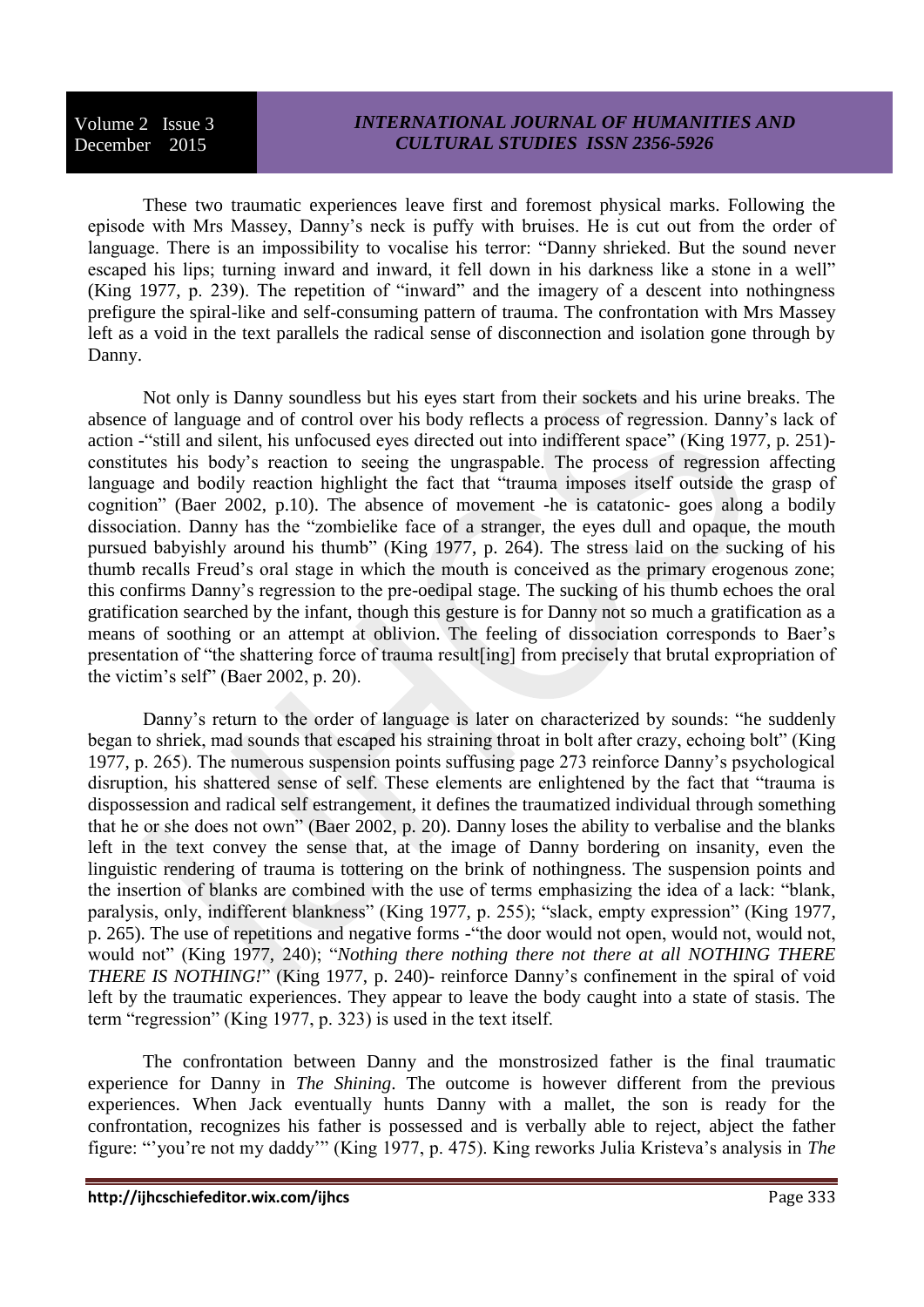*Powers of Horror* of the necessary abjection of the mother by the child to establish the boundary between the self and the other, to leave the semiotic stage (union with the mother) and enter the symbolic stage. In *The Shining*, the possessed father becomes the Other whose rejection by Danny is necessary to obtain victory over the evil spirit haunting the Overlook.

The traumatic experiences endured by Danny combine the experiences which according to Judith Herman in *Trauma and Recovery* increase the likelihood of harm: entrapment, exhaustion and being the witness of grotesque deaths. Curnow stresses the fact that trauma occurs when "there is a sense that death is imminent, or that one is threatened by total annihilation of the self". In those moments of direct confrontation to death at the Overlook, Danny is made aware of the possible negation of both his body and the other's body. His difficulty to find words to depict the moment of trauma conjoins Cathy Caruth's insistence on the unspeakability of trauma. The ending of *The Shining* shows the impossibility for Danny to attain the necessary transformation of the traumatic events into memories due to the survivor guilt: "sometimes I wish it had been me. It was my fault. All my fault" (King 1977, p. 495). This guilt feeling corresponds to what Rick Curnow describes as one of post traumatic signs.

It can be said that the hotel also contains its own trauma represented by the evil force accumulated throughout the years. As the boiler eventually explodes causing the fall of the Overlook and Jack's death, a shape emerges: "a huge dark shape … for a moment it assumed the shape of a huge, obscene manta, and then the wind seemed to catch it, to tear it and shred it like old dark paper" (King 1977, 486). This shape -which is a manifestation of the Real and on which any macabre fantasies can be projected- echoes the various shapes taken by the traumatic memories the hotel was permeated with as well as the paradoxical destructive and hypnotising force haunting the hotel. This hypnotising force certainly accounts for the shattering impact on Danny as a kid and the persistence of the post traumatic signs in his adult life.

# **2. A life overwhelmed by trauma**

King hints at the immediate aftermath of trauma at the end of *The Shining* before exploring it on a larger scale in *Doctor Sleep*. The ending of *The Shining* hints at Danny's survivor guilt feeling and at his reliving of the traumatic experience in recurrent nightmares. This re-enactment of the past can be explained by the impossible categorisation of this traumatic past into consciousness, confirming Kardiner's and Spiegel's statement that unless the traumatic memories are integrated into consciousness, the improvement would not last. The first chapter of *Dr Sleep* presents in a more detailed manner the traumatic past as a haunting force relentlessly pursuing Danny. In a movement of repetition compulsion, the text comes back on the aftermath of the hotel explosion. If Wendy and Dick Halloran (who was a cook at the hotel and helped rescue Danny and his mother) bear the physical marks of the experience, the effect is clearly psychological on Danny: "only the child was unhurt. Physically, at least" King 2013, p. 3). The judiciary measures taken to help the mother and her son come to terms with their traumatic experiences by providing a financial help for three years hardly hide the scars of trauma. In his lecture, Curnow highlights the dual effect of trauma on personality development, engendering either a complete shattering of the personality or allowing to attain the path of resilience. A close reading of *Doctor Sleep* situates Danny on both of these axes.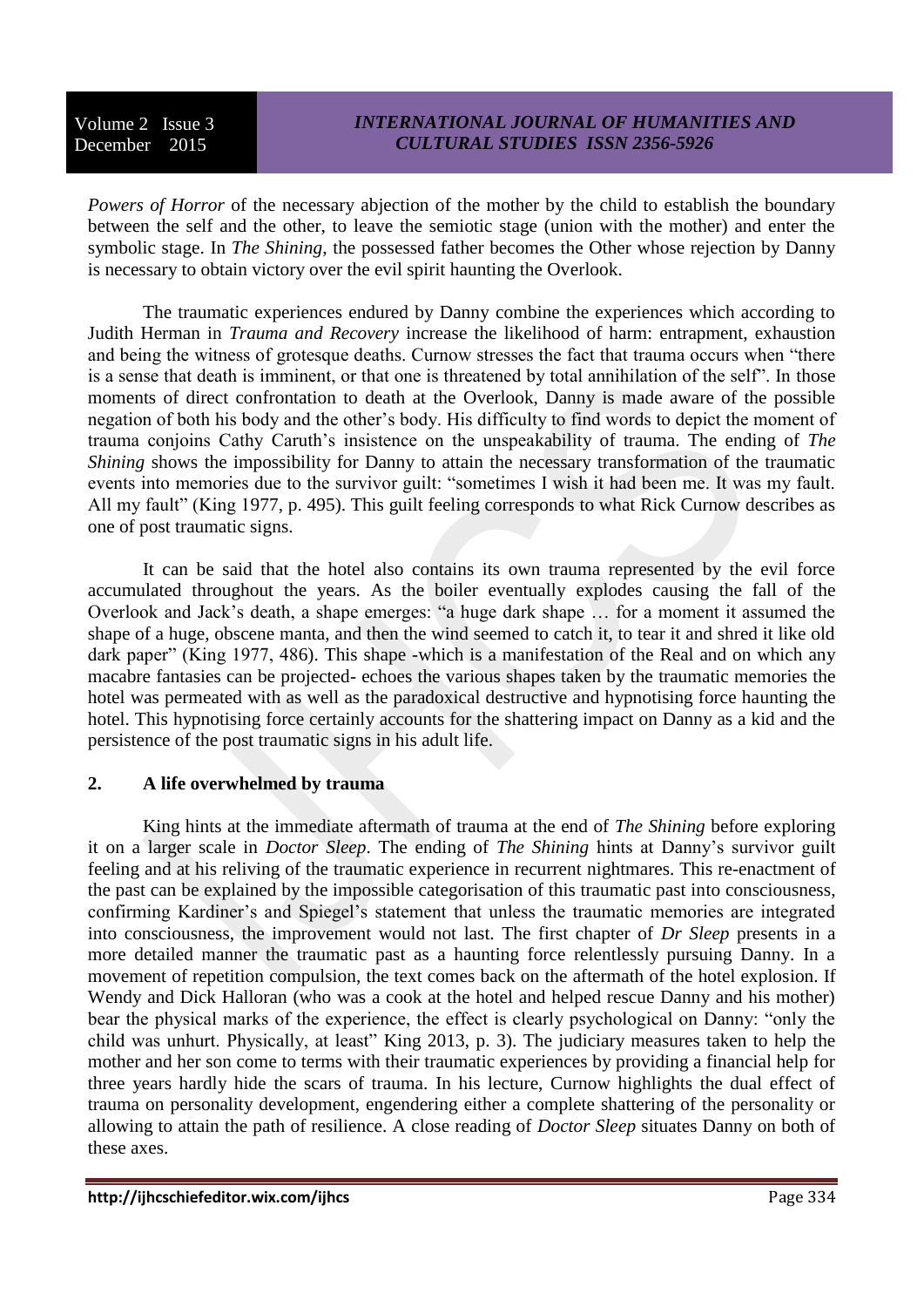#### The beginning of the narrative illustrates Curnow's viewpoint that

There is an initial breakdown when the protective shield is breached by trauma, and there may be a catastrophic disruption of functioning.' The victim 'may be silent or withdrawn ... Sometimes we describe people in this state as 'dissociated' (Curnow 2007).

The process of dissociation already visible when Danny was a child reappears two years following the burning of the Overlook. Danny's loss of speech and dissociation mark the "apparent collision of two temporalities, the incomplete past of the trauma and the presence of the symptom in catalepsy" (Baer 2002, 51). Aged eight, Danny is visited by Mrs Massey. The traumatic past resurges into the present and shatters any rational explanation: "the rational part of his mind told him she was just a fragment of unremembered bad dream that had followed him out of sleep and across the hall to the bathroom" (King 2013, 5). The sight of Mrs Massey and most importantly of the abject fluids left on the toilet seat once more open a fissure in the symbolic world. The fluids are a stain of the traumatic Real which pursues Danny and prevents a total resolution of trauma. Danny perfectly stresses the repetition compulsion lying at the heart of trauma: "she'll come back, don't you get it? *She'll come back and come back and come back*" (King 2013, 10). The ternary rhythm highlighted by the italics marks the inexorable return of trauma. Nevertheless, Danny does not seek to re-enact "a previous circumstance in which the infantile self was overwhelmed by a feeling that the very survival of the self was threatened" (Curnow 2007) but he appears to be pursued by a past which threatens his sense of self. The repetition compulsion at the heart of trauma "blocks routine" mental processes from converting an experience into memory or forgetting it" (Baer 2002, p. 9). It explains Danny's impossibility of coming to terms with trauma, all the more so as the event is in link with the supernatural.

Mrs Massey appears as a reminder of unresolved trauma, of lost childhood innocence and of the loss of the adored paternal figure. Addressing the issue of trauma brings to the fore the question of memories deriving from the disruptive experience as well as the ways to contain these memories. In this matter, Target equals childhood with dissociation rather than with repression; repression is thought to be a more mature defensive process. Dissociation is the immediate post traumatic disorder for Danny and is included in Judith Herman's reference to constriction or numbing to designate how a person alters her/his state of consciousness in the face of trauma. Further ahead in the narrative, Dick nevertheless teaches Danny the process of repression in order to solve his trauma, contradicting in that sense Target's viewpoint. In an analeptic movement, the narrative returns on the sexual harassment Dick endured from his grandfather when he was a child. The failure of containment by Dick's parents left him in a state of omnipresent panic, hopelessness and silence. Following his grandfather's death, Dick had to confront the return of his trauma through the presence of his ghost. Dick's grandmother taught him the art of repression to prevent the return of the traumatic corpse. This process of repression implies imagining mental boxes and confining the ghosts into them although the process itself is left to the reader's imagination with the insertion of a blank in the text.

Repression in mental boxes however only silences trauma but does not provide with a definite resolution: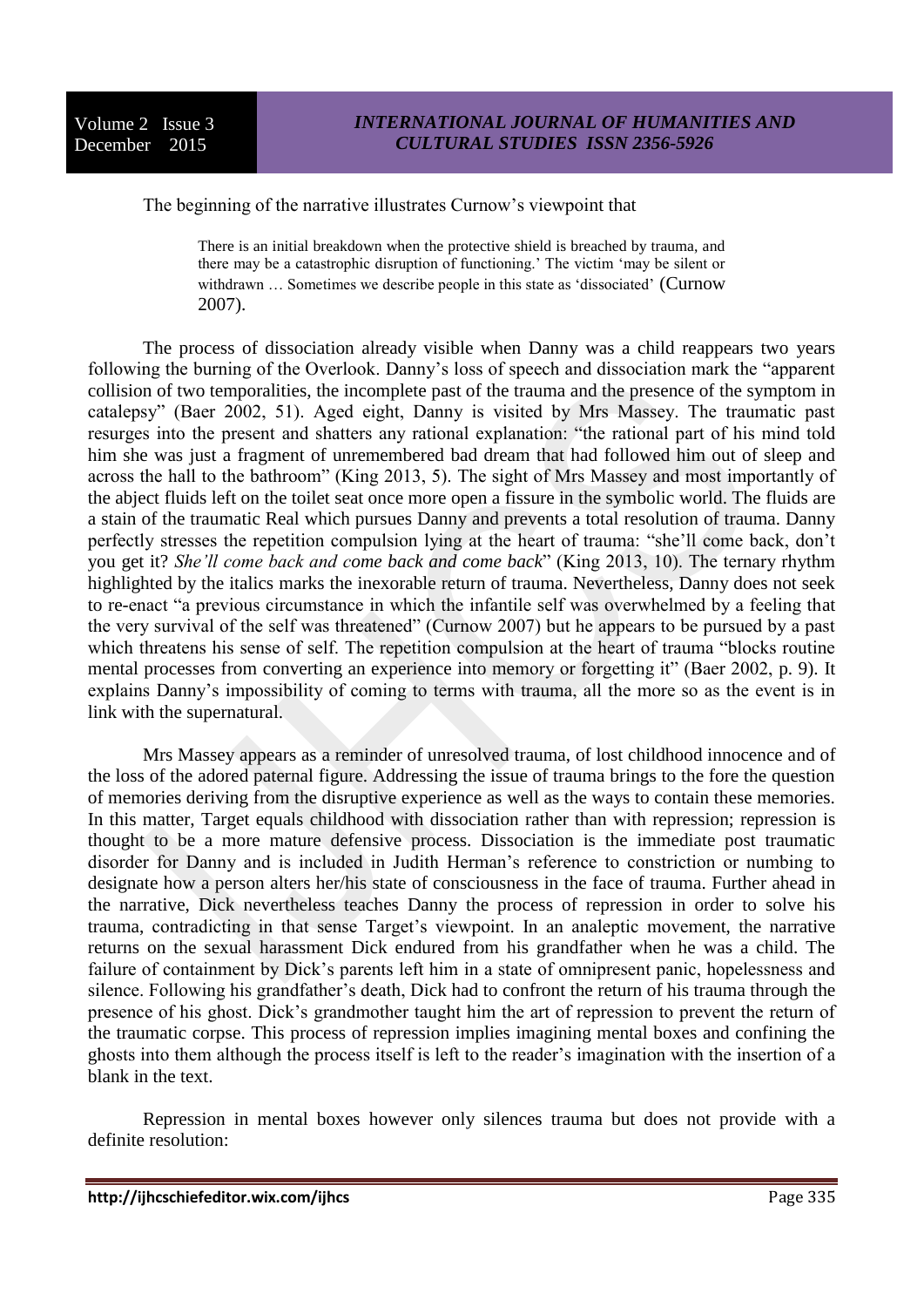Whether or not they were alive (in their undead fashion) no longer mattered. What mattered was they were never getting out. He was safe. That was what he thought then. […] Sometimes we just get it wrong" (King 2013, pp. 18-19).

Indeed, *Doctor Sleep* depicts the re-emergence of those traumatic memories when he is an adult through the form of nightmarish visions, disconnection and constriction.

Among the corrosive effects of trauma on personality development, Curnow mentions "disordered behaviours such as suicidality, drug abuse and self mutilation" (Curnow 2007); likewise, the Trauma Theory Abbreviated mentions that traumatized people

> Feel more and more alienated from everything that gives our lives meaning themselves, other people, a sense of direction and purpose … It is not surprising, then, that slow self destruction through addictions, or fast self destruction through suicide, is often the final outcome of these syndromes" (Bloom 1999, p. 8).

Judith Herman perceives drugs or alcohol as another form of constriction because of their numbing effects. Danny's post traumatic disorders as an adult appear to correspond to these patterns of destruction.

He is shown to be recurrently engaging into repetitive self destructive behaviours; alcohol, drugs and sex are his common routine: "the basic scenario never changed. He got drunk, someone said the wrong thing, chaos and bar-carnage followed. There was a dangerous dog inside his head. Sober, he could keep it on a leash" (King 2013, p. 33). The first epitaphs of *Doctor Sleep*, being quotes from the Big Book of Alcoholic Anonymous, confirm the role played by alcohol as a way to tackle his unresolved trauma issues. His slow self destruction is confirmed by his enunciated desire to die: "*I wish I were dead*" (King 2013, p. 33). This quote confirms Bloom's assertion of the death drive as one constituting element of post traumatic disorders. Danny's life epitomizes emptiness and instability: he moves from city to city, lives day by day, has no stable place of living. He has no attachment, no relation to others.

In the vein of these patterns of disruption and alienation, Danny experiences a different traumatic event in his adult life. Though not related to the supernatural, this event epitomizes his absence of empathy and his feeling of distanciation. One morning, he wakes up, still drunk, next to a young woman, whose name first eludes him. His throbbing face, clogged-shut nostrils and the lurches from his belly bring back the resurfacing of the memories from the previous night filled with alcohol, drug, verbal and physical violence. The young woman named Deenie has an eighteen month-old baby, Tommie, whom she evidently abandoned during the night to go out with Danny. She left cocaine at hand's reach of her son. Danny decides to steal the only 70\$ she has in compensation for his 500 \$ lost on drugs, justifying his act by the fact that Deenie feeds her baby with food stamps. He purposely brushes the voice of consciousness away -"*she might need that 70 bucks for groceries*' (King 2013, p. 40)- or that of his mother's and leaves Deenie and her child in a state of wretchedness even though his shining helps him perceive that they are mistreated by Deenie's older brother.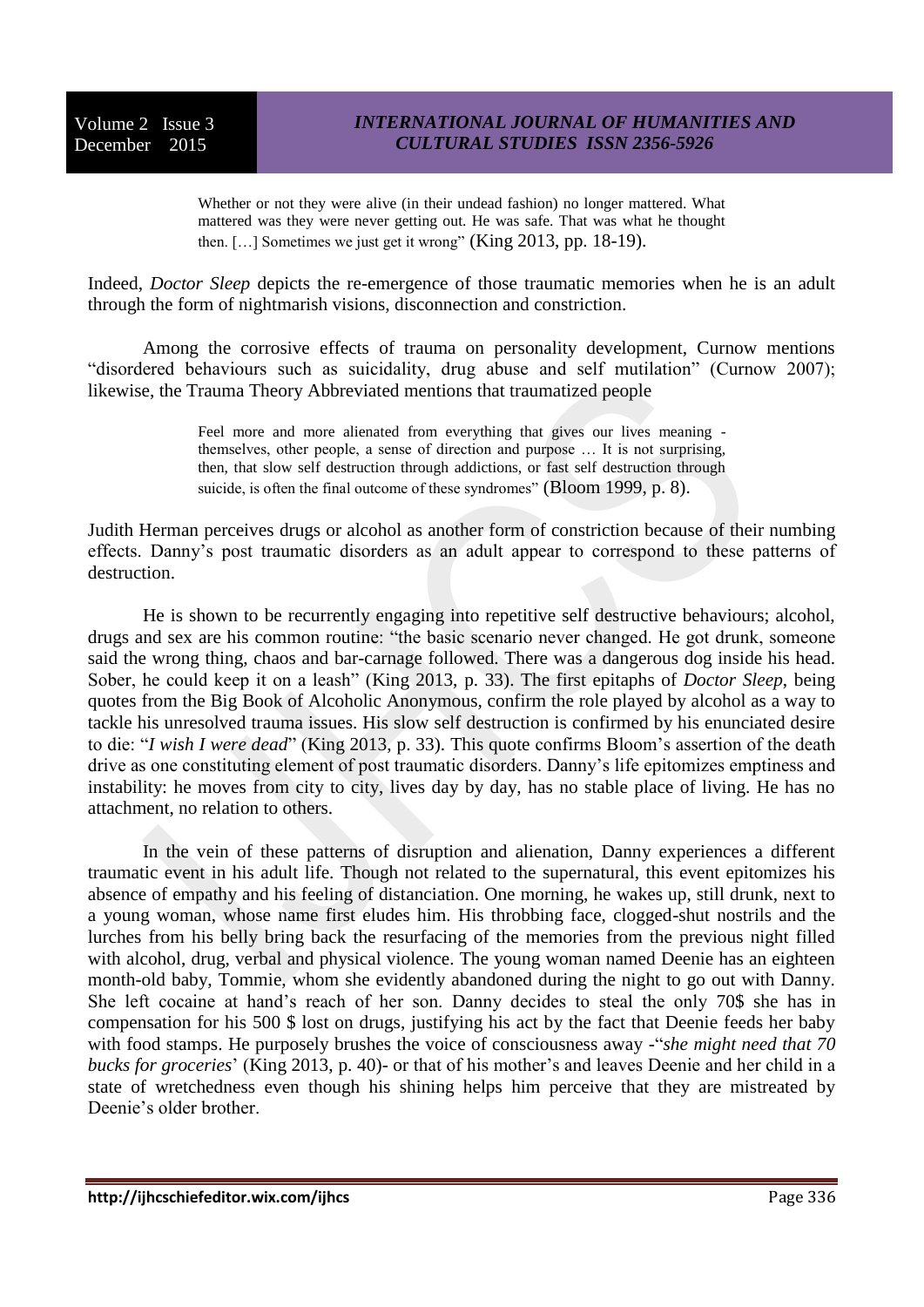# *INTERNATIONAL JOURNAL OF HUMANITIES AND CULTURAL STUDIES ISSN 2356-5926*

This memory of abandonment, his denial of and flight from his responsibilities (looking for Deenie's brother and prevent the sure death of the mother and her child) and the guilt ensuing from these facts constitute another trauma he will bear up to the end of the narrative as a burden. This echoes Dominick LaCapra's statement of "the hauntingly possessive ghosts of traumatic events" (LaCapra 2001, p. xi). This wound, always opened considering its resurgence in Danny's daily life and nightmares, has no supernatural connection but adds up to the past traumatic events of the Overlook and increases Danny's feelings of disconnection and his damaged self.

Danny's attitude of neglect as regards Deenie and her child illustrates another statement from Rick Curnow:

> The child becomes an adult who may learn to 'evacuate' his painful feeling in action and one way of doing this is to re-enact on his or her own children, or towards other people, the same abuse that he or she suffered in childhood (Curnow 2007).

Danny's attitude of abandonment, self hatred and guilt mirror the feelings of remorse and emotional emptiness deriving from his childhood. His instability indicates a desire for oblivion, magnified by alcohol used as an auxiliary to erase his traumatic guilt. Danny's constant moving away reinforces his difficulty in establishing and retaining connections and his sense of disrupted attachment. The text itself is marked by this traumatic act. The chapter untitled "Mama" is replete with hyphens, suspension points, italic sentences, segments of sentences in capital letters; the word "canny is repeated six times; sentences become shorter and shorter until only one word remains on the page as though the text itself is in the throes of the spiral of trauma.

*Doctor Sleep* nonetheless progressively hints at the positive side of the gift of the shining which Danny uses to help people die peacefully. Moving two years after Deenie's incident, the chapter "Welcome to Teenytown" marks the beginning of Danny's path towards redemption.

# **3. On the path of healing**

Laurie Vickroy points out that "trauma cannot be faced alone and [...] recovery is possible only within the context of relationships" (Vickroy 2002, p . 22). In Danny's case, at his arrival in the town of Frazier, a bond is first established with Billy Freeman who works for the town maintenance crew. A relation of trust emerges right from their first encounter. Additionally, Casey Kingsley, a former alcoholic himself, offers Danny a job and helps him get over his addiction, offering a sense of safety and protection.

The reader recognizes in Danny's return of his invisible friend, Tony, the necessary confrontation with the past and the reopening of his mental closets for the healing process to be engaged. Danny hears Tony speak after many years of absence and he sees Tony waving in the window of a hospice. The return of his shine and Tony's presence reopen the doors of the past and the need for the acceptation of his gift.

The repetition compulsion appears as a key element both of trauma and of the healing process. According to Vickroy, "random exposure to anything remotely associated with a trauma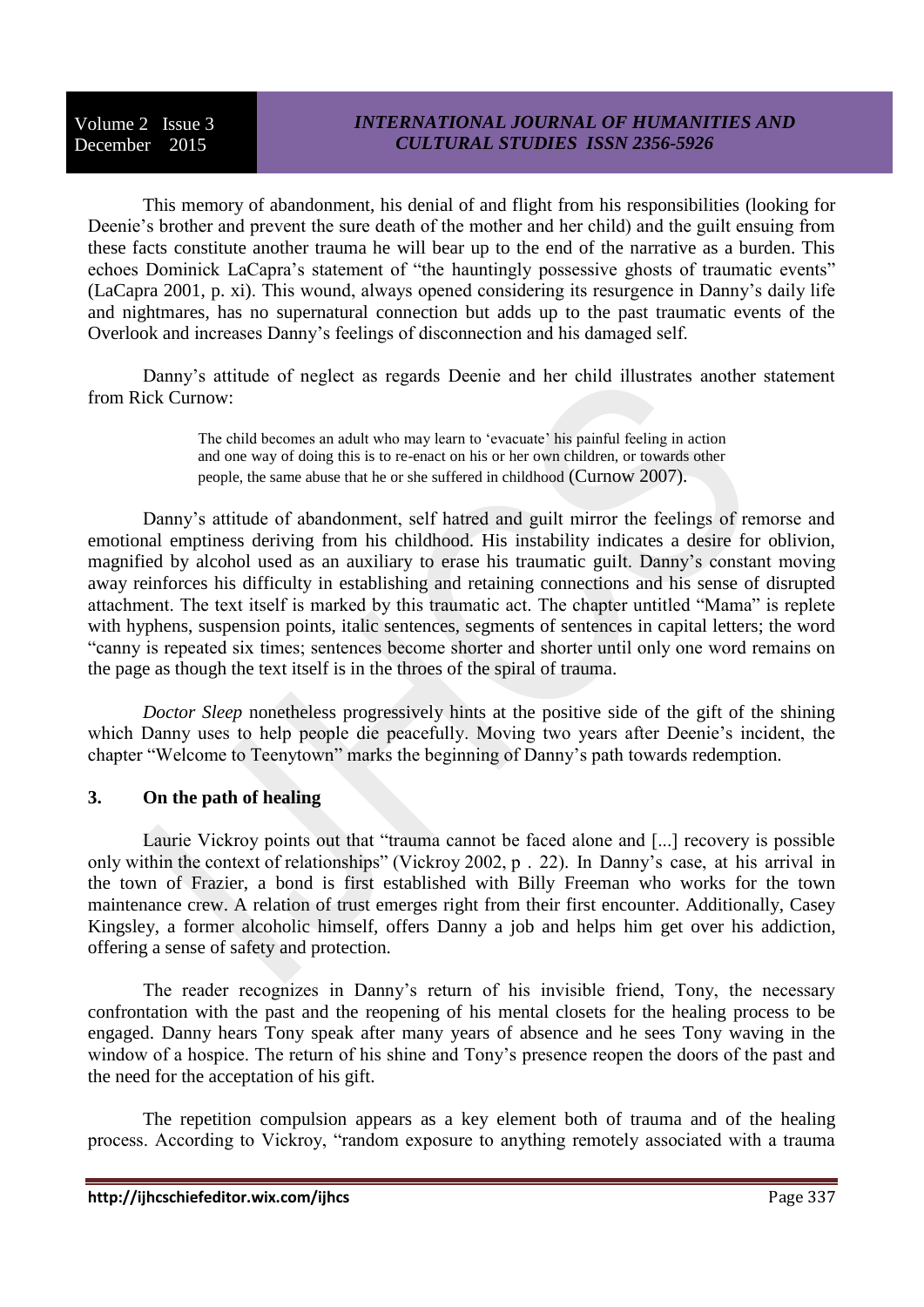could return the victims to that experience" (Vickroy 2002, p. 31). The views of the mountains from his rented room in Frazier remind Danny of the coming of the snow at the Overlook:

> His recollections of the Overlook had faded to hazy gray over the years, but as he unpacked his few things, a memory surfaced... and it *was* a kind of surfacing, like some nasty organic artefact (the decayed body of a small animal, say) floating to the surface of a deep lake (King 2013, p. 65).

The macabre repressed elements are on the verge of resurfacing. The repetition compulsion revealing the inevitability of its resurgence is lexically marked in such expressions as: "it will never stop" (King 2013, p. 75). "It will be back" (King 2013, p. 76). It is magnified in the following quote: "the world was the Overlook Hotel, where the party never ended. Where the dead were alive forever" (King 2013, p. 77). The force of trauma may be as endless as the haunting memories. The return to the past is necessary but with a distanciation from the original event. Danny and his father share for instance the same thought during their respective job interview (Jack to be a caretaker at the Overlook and Danny to be employed at the town common). Nevertheless Danny is able to suppress this thought -"*officious prick*" (King 2013, p. 62)- whereas his father had not.

The re-enactment of the past tainted with the process of distanciation is found in Danny's nightmarish visions. In one of these visions, two temporalities converge: the traumatic occurrences in the Overlook as well as his guilt feeling concerning Deenie. First seeing Deenie's ghost, Danny's body is once more that of a five-year-old: "he was 5 again, Danny was 5, the Overlook was ashes and bones, but here was a dead woman, one he had stolen from" (King 2013, p. 67). Danny's voice regresses to that of a child: "it was Danny's voice, the high, frail, chanting voice of a child. 'False face, not there, not real'" (King 2013, p. 67). Not only is he submitted to body regression but his mind returns to a five-year-old stage in its mode of functioning, hence the repetition of the formula he used as a child to make the ghosts of the Overlook vanish. Danny situates himself in what Judith Herman calls the process of intrusion. As a PTSD, it designates how the traumatic event recurs in the present, encoded in the form of vivid sensations and images, resembling the memories of young children. The traumatic scenes are reenacted in a disguised manner:

> He turned on his side and something rolled against his back when he did. No, not something. Some*one*. Someone had gotten into bed with him. *Deenie* had gotten into bed with him. Only it felt too small to be Deenie. It felt more like a – He scrambled out of bed, landed awkwardly on the floor, and looked over his shoulder. It was Deenie's little boy, Tommy. The right side of his skull was caved in. Bone splinters protruded through bloodstained fair hair. Gravy scaly muck -brains- was drying on one cheek" (King 2013, pp. 68-9).

The mention of the damaged skull, the bone splinters and the blood irremediably returns the reader to Danny's possessed father smashing his own head with a mallet at the end of *The Shining*. Danny seems to relive the overwhelming feeling of horror he had had as a child but this feeling is displaced on baby Tommy. The biting imprint of the event returns when he wakes up: he vainlessly searches for physical remnants of his dream on his sheet just as the unresolved traumatic events leave stigmas on his psyche.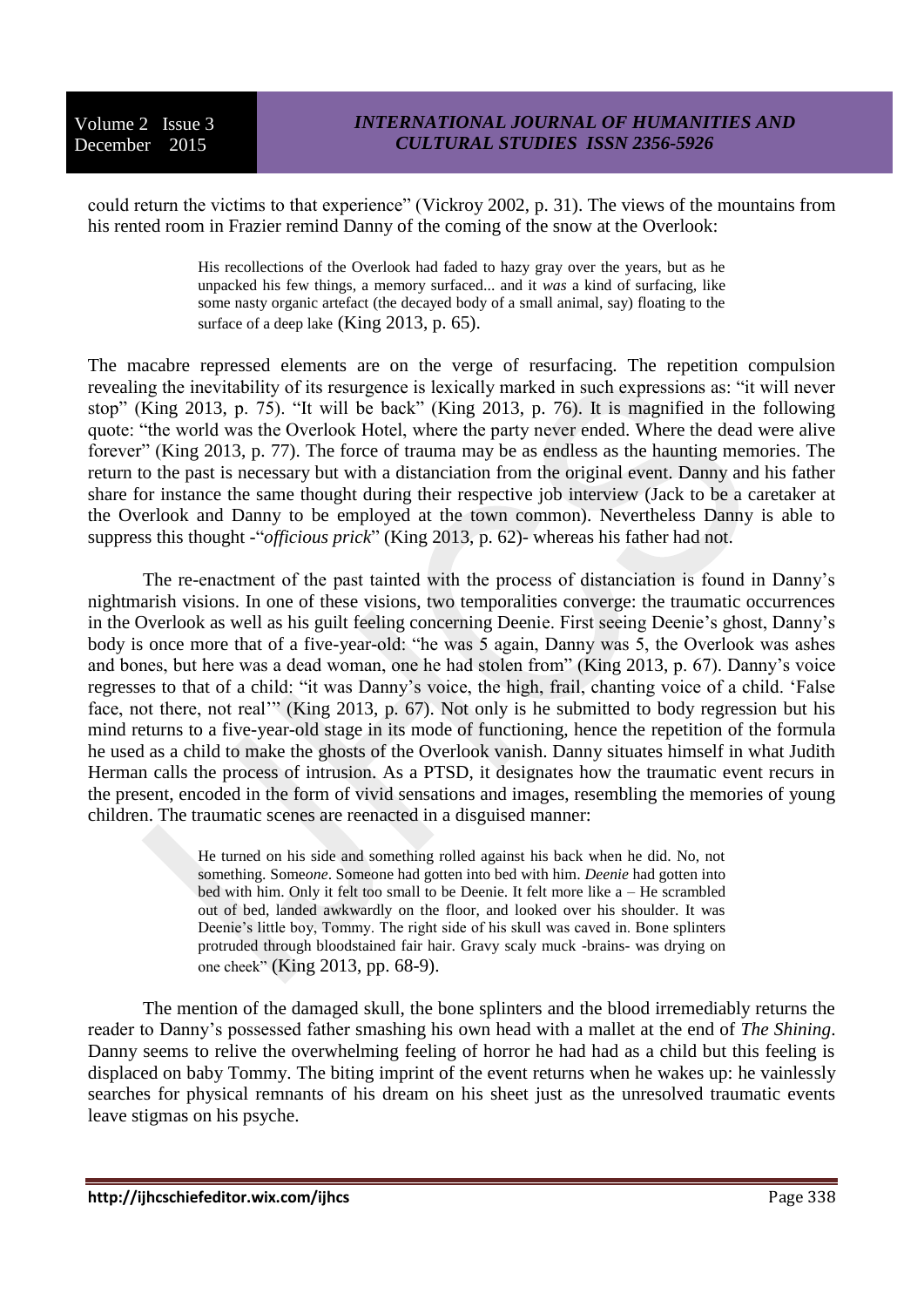The gift of the shining contributes to bringing back to the surface his traumatic experiences, getting him close to insanity. Danny closes his eyes for his maddening visions to disappear as though the scopic denial could block the resurgence of the traumatic elements. Haunted by proleptic or nightmarish dreams, alcohol seems the only salvation: "the mind was a blackboard. Booze was the eraser" (King 2013, p. 76). Alcohol is thus at the same time a marker of his trauma but also a means of survival facing this trauma.

On his path of healing, Danny meets the young Abra Rafaela Stone (later on revealed to be his niece). Abra also possesses the gift of the shining. Her power is nevertheless much stronger than Danny's. Contacting Danny through words written on a blackboard, a strong bond is created helping Danny rebuild a positive sense of self. In the course of the narrative, they dismantle the True Knot, a group of modern vampires who live on steam -the essence of a person- contained in canisters and which makes its members younger.

In order to dismantle the True Knot, Danny is forced to face the nightmares of his past and open the mental boxes he has kept locked in his mind for thirty-two years. On his path of healing, Danny is assisted by living friends, Abra's doctor, Billy or Abra's parents. He also receives help from the deceased Dick, who talks to him through a patient's dead body.

To fight The True Knot, Abra uses astral projection, enabling Danny and her to exchange bodies temporarily. The repetition process is once more at play in the confrontation with the True Knot: its members reside where the Overlook used to stand. On his way to the final confrontation, Danny sees places of his childhood; once at Roof O' the World, he recreates the room he had as a child: "a room now made only of memory" (King 2013, p. 444). The process of healing is entirely linked with the acceptance of the return of the repressed and a revisiting of the past.

Danny uses the pains of the past (the ghost of Horace Derwent, the owner of the Overlook in 1945) and those of the present (Abra's grandmother's cancer stored in a leaking mental box) to kill the remaining members of The True Knot. He is helped by his father's ghost who intervenes to help kill the chief, Rose the Hat, and the ultimate goodbye marks the return of Danny's unconditional love for his father and the acceptation of the latter's past flaws.

Danny's path of redemption eventually brings back order in his life: he has a stable job (he works as a janitor at Helen Rivington House) and a stable life (he has his driver's license back, goes to AA meetings and is successful at resisting temptations) which contribute to establish safety and reconnect with ordinary life.

The ending of the novel is marked by two elements: after a 15 year-old sobriety, Danny eventually confesses his traumatic guilt about abandoning Deenie and her son. He situates himself in one of the key elements of healing for Herman: "the role of the community". Danny is able to share the traumatic experience and the members of the AA club de-dramatize his act: "what he'd done didn't revolt them. It didn't even surprise them. They had heard worse. Some had done worse" (King 2013, p. 472). Once his guilt is publicly recognized, Danny can move forward. He is, through his confession, the author of his own recovery. This corresponds to Herman's notion of "commonality": Danny discovers that others have had similar experiences and can understand him.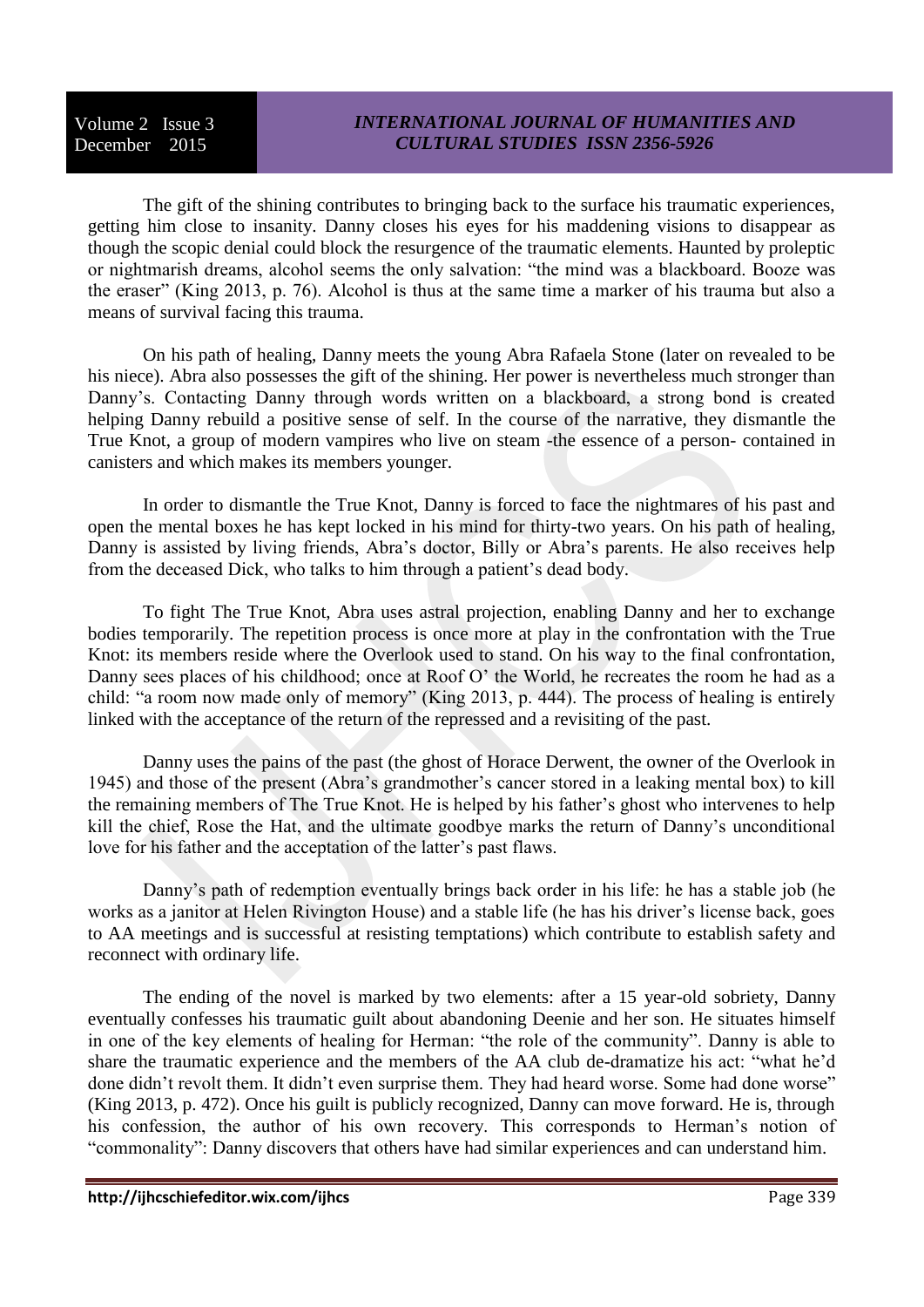His verbalisation echoes Abra's confession of her first drink and of her anger issue. At that moment, Danny is able to establish a passage from an overpowering narrative "where one can describe past events but continue to feel buried in that original experience" to a "witnessed narrative" "wherein an observant distance and perspective is maintained in the narrative even when describing overpowering events" (Vickroy 2002, p. 29). Danny accomplishes the "witnessed narrative" when he narrates the history of violence in their family and he is able to integrate the traumatic memory into his life story. He is able to set a distanciation between the sins of his forefathers and his resolved violence. The repetitive pattern is as necessary as the shining and the haunting past and both cannot be dissociated from Danny's identity; they are needed for him to obtain reconciliation with himself to become the person he wants to be, to be more forgiving of himself.

King's narratives are suffused with the notion of trauma affecting the different characters at various levels in *The Shining* and *Doctor Sleep*. This article primarily kept in view Danny Torrance's path of degeneration and redemption roamed throughout his adult life and deriving for the most part from his childhood. The narratives unveil the traumatic residues at the origin of an identity crisis leaving physical and psychological traces, thus highlighting Laplanche's and Pontalis's emphasis on "the subjects' incapacity to respond adequately to [trauma] and the upheaval and long lasting effects that it brings about in the psychical organisation" (Laplanche 1974, p. 465). Marked by the supernatural events that took place at the Overlook, Danny has to face post traumatic disorders which intermingle with an act he commits as an adult and that he considers as immoral. His guilt superimposes on past traumas he thought he had carefully repressed in mental boxes, remaining an everlasting open wound. King exemplifies the image Cathy Caruth offers of the voice of trauma emerging from the wound itself. The path of redemption necessitates the acceptation of the resurgence of the past to recognize and complete the void left by trauma; for Danny, it equals verbalizing the absence left by trauma. The narratives are a journey for Danny's reconstruction of a coherent system of meaning to counteract the dispossession and loss marked in the body of the texts themselves. The narratives are about surviving trauma and undoubtedly about surviving the father's absence through a repossession of the past and its memories, a restoration of important relationships and self-esteem. The gift of the shining captures the essence of trauma: it is a source of deconstruction and reconstruction, blinding with its love and destabilising force; it is a clairvoyance which conveys the necessity of opening up to one's memories but also conveying a sense of the individual always under the process of construction.